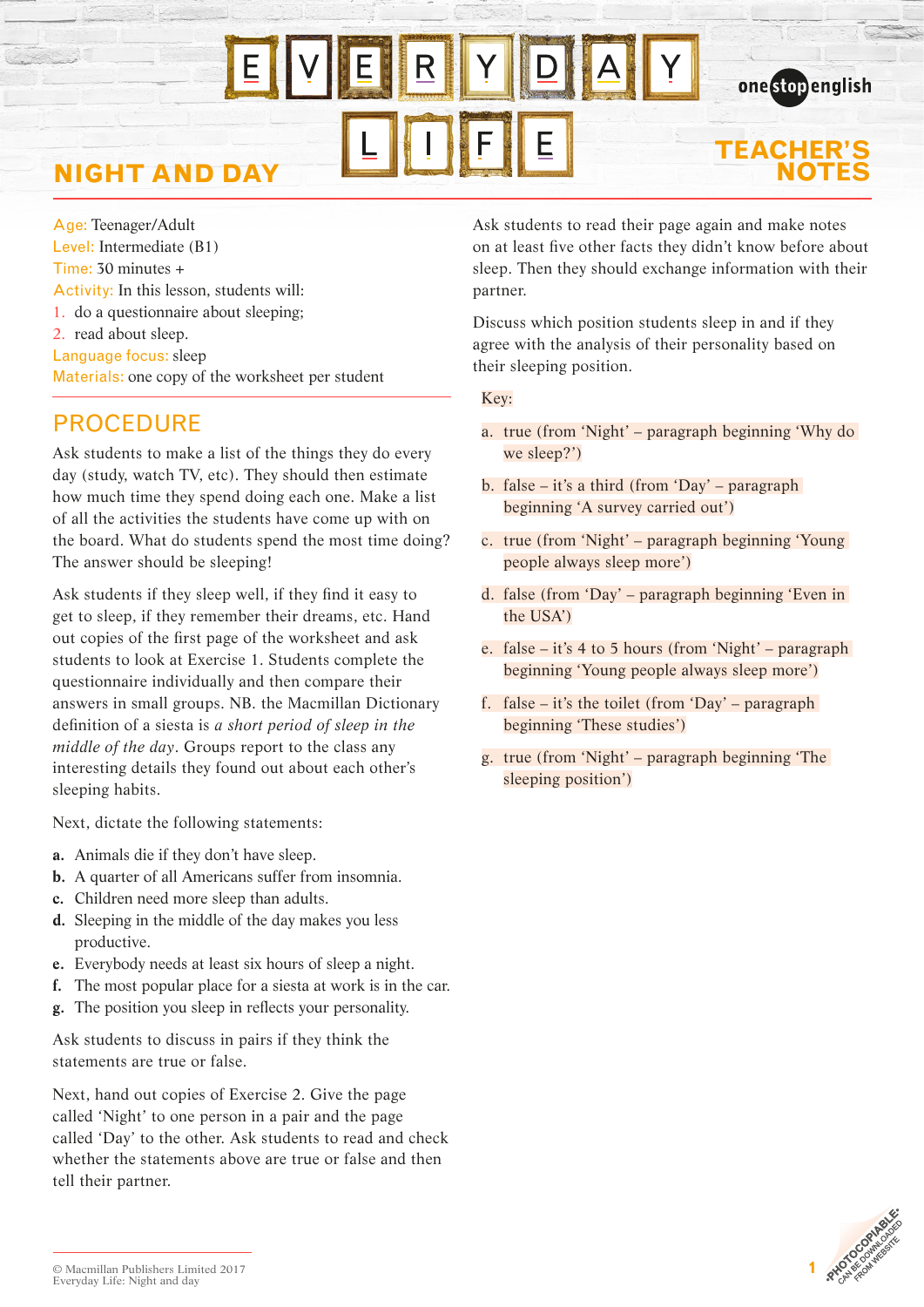### İΕ Y  $\overline{\mathbf{R}}$  $\overline{\mathsf{A}}$  $E_{\parallel}$ Y E  $\mathbf{r}$

# **NIGHT AND DAY**

### **WORKSHEET**

onestopenglish

### EXERCISE 1: SLEEP QUESTIONNAIRE

| How well do you sleep? Are you a deep sleeper? A light                                                                 | 9. Have you ever fallen asleep in the following situations?                                                              |
|------------------------------------------------------------------------------------------------------------------------|--------------------------------------------------------------------------------------------------------------------------|
| sleeper? A sleepwalker? And what did you dream about                                                                   | In my English class.                                                                                                     |
| last night? Take our questionnaire, then share your                                                                    | Standing up.                                                                                                             |
| answers in small groups.                                                                                               | At the theatre or cinema.                                                                                                |
| 1. How many hours a night do you normally sleep?                                                                       | 10. What position do you normally sleep in?                                                                              |
| Less than seven hours.                                                                                                 | On my back.                                                                                                              |
| Between seven and eight hours.                                                                                         | On my stomach.                                                                                                           |
| More than eight hours.                                                                                                 | On my side.                                                                                                              |
| 2. How long does it take you to go to sleep?                                                                           | 11. Do you remember your dreams?                                                                                         |
| I fall asleep quickly.                                                                                                 | I don't dream.                                                                                                           |
| It takes me a while.                                                                                                   | Yes, vividly.                                                                                                            |
| I find it very difficult to get to sleep.                                                                              | Sometimes.                                                                                                               |
| 3. What do you do if you can't sleep?                                                                                  | 12. When was the last time you had a nightmare?                                                                          |
| I count sheep.                                                                                                         | Very recently.                                                                                                           |
| I listen to the radio.                                                                                                 | A long time ago.                                                                                                         |
| Other.                                                                                                                 | I never have bad dreams.                                                                                                 |
| 4. Do you read in bed at night?                                                                                        | 13. What's a siesta?                                                                                                     |
| No.                                                                                                                    | A novel by Ernest Hemingway.                                                                                             |
| I read a book.                                                                                                         | A Ford car.                                                                                                              |
| I read a newspaper or magazine.                                                                                        | A short sleep at midday.                                                                                                 |
| 5. How well do you sleep?<br>I sleep like a log.<br>Fine.<br>I'm a light sleeper.                                      | 14. Do you normally have a siesta?<br>Yes.<br>No.<br>How can I answer this question if I don't know<br>what a siesta is? |
| 6. Which of these have you ever done in your sleep?<br>Talked.<br>Walked.<br>Made a cup of coffee.<br>7. Do you snore? | 15. How long are your siestas?<br>I don't take siestas.<br>10-20 minutes.<br>At least 30 minutes.                        |
| I don't know - I'm asleep.                                                                                             |                                                                                                                          |



Several times.

No.

 Never. Once.

Yes. I regularly get complaints from neighbours.

**8. Have you ever gone 24 hours without sleeping?**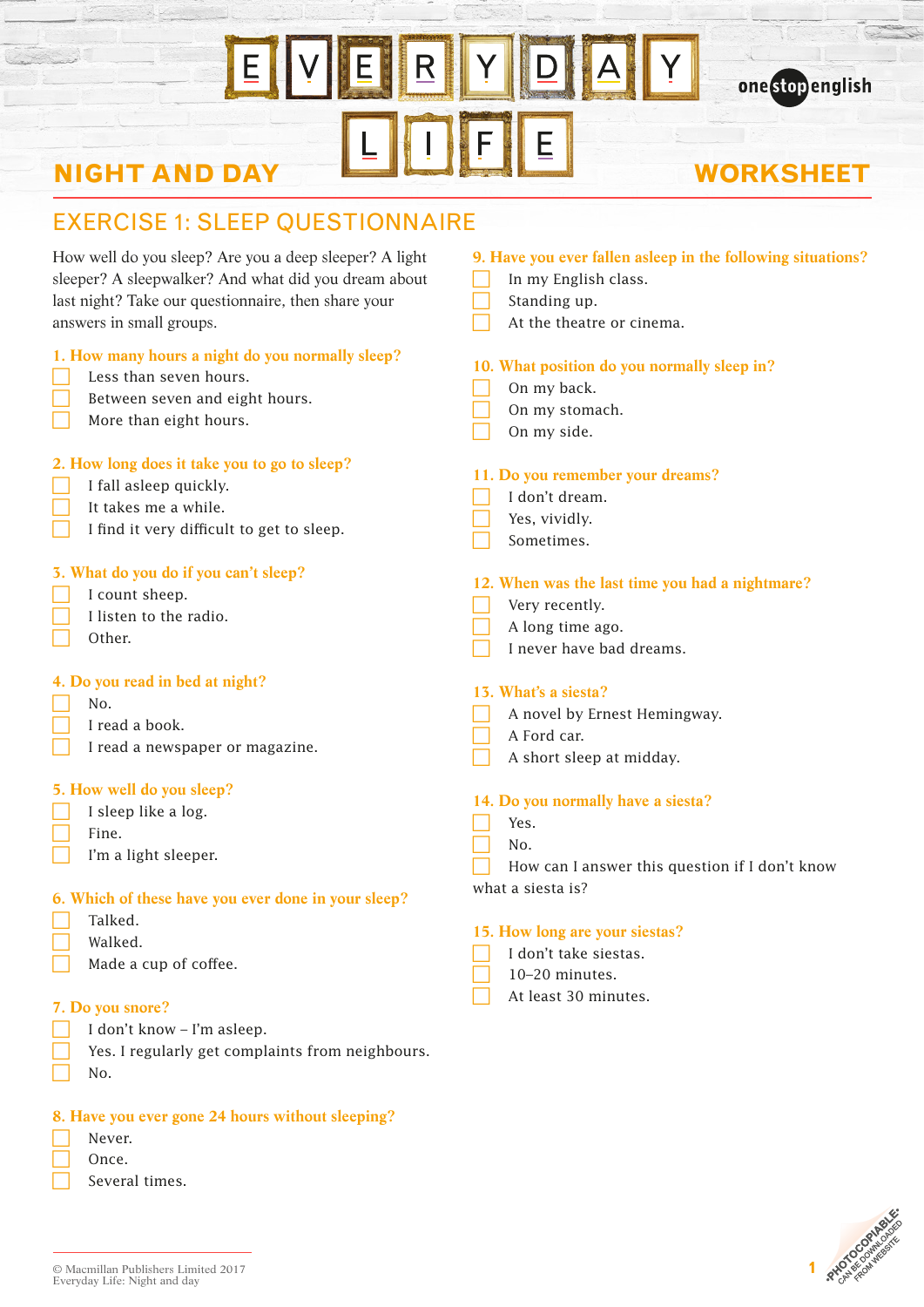# **NIGHT AND DAY WORKSHEET**

### EXERCISE 2: NIGHT







**Why do we sleep?** Amazingly, it's a question that has no definite answer. We all know that we fall asleep because we are tired and that we feel better after sleeping, but why can't we do without it? Research has shown that animals die if they don't have sleep, almost as quickly as they do if they don't have food. But why do we need it?

onestopenglish

The time we are asleep is divided into different periods: D-sleep (desynchronized or dreaming) and S-sleep (synchronized). These periods are also known as REM (rapid-eye-movement) sleep and NREM (non-rapid-eye-movement) sleep. A typical night's sleep consists of four or five periods of D-sleep that last a total time of approximately 90 minutes (little more than 20 per cent of total sleep time). The first D-sleep period occurs about 70 to 120 minutes after falling asleep.

**Young people always sleep more,** and have much more D-sleep than adults. A young baby sleeps 16 to 18 hours per day, at least half of which is D-sleep. On average, a young adult spends 16 to 17 hours awake and 7 to 8 hours asleep each day. The amount of sleep we need varies greatly from person to person. Some people function well on five hours of sleep a night, whereas others require ten hours. There have even been stories of people functioning with no sleep at all. However, it is generally accepted that (almost) everyone needs at least four or five hours.

How long animals sleep is also variable. Bats sleep for up to 20 hours a day, and the giant anteater sleeps for 18 hours. Lions can sleep for days. In general, animals that are secure from predators sleep a lot, while those whose lives are at risk sleep little. Dolphins are clever and spend the night half asleep. First the right half of their brain goes to sleep, and then the left. While one hemisphere is in deep sleep, the other is always alert.

**The sleeping position** you most often lie in (the one you normally wake up in) can tell you what kind of person you are. If you lie on your back (the 'royal' position) you have a strong, self-confident personality, are generous and believe that nothing is impossible for you. If you lie on your stomach, (the 'prone' position) you are a careful and cautious person. You need to feel in control of your life and don't like surprises, but you are essentially a happy person with a balanced view of things. If you sleep on your side with your knees up near your chest, like a baby before it's born (the 'foetal' position), you are an anxious person with little selfconfidence. You have a deep need to be loved and protected.

| © Macmillan Publishers Limited 2017<br>Everyday Life: Night and day | $c^{\circ}$<br><b>SHL</b> |
|---------------------------------------------------------------------|---------------------------|